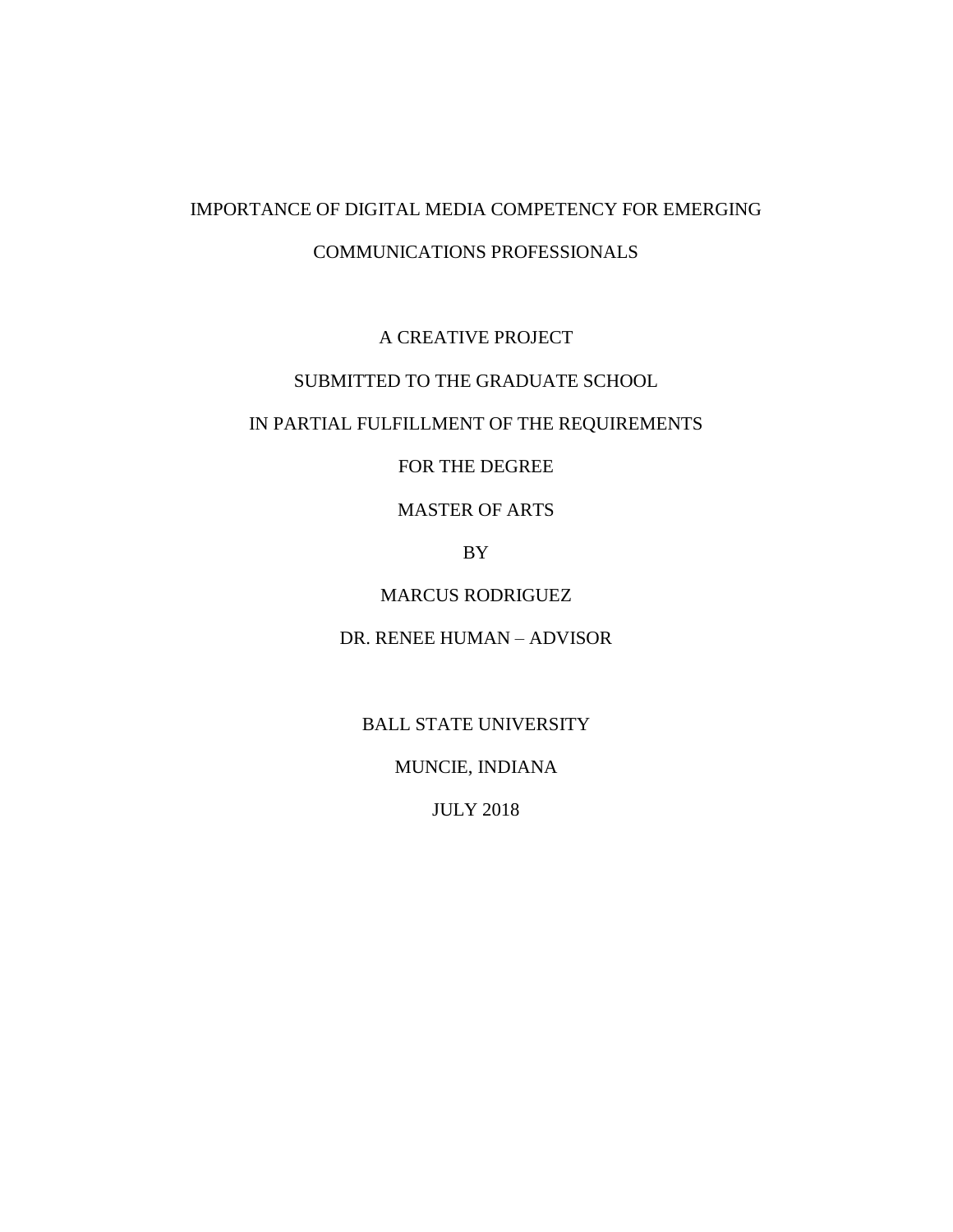#### CREATIVE PROJECT

#### Professional digital portfolio:

#### <https://mrodrenzo.wixsite.com/portfolio>

## ACKNOWLEDGEMENTS

## Dr. Robin Blom

For advising me throughout the duration of the program and introducing me to communications theory and research. His assigned texts have had a great intellectual impact on me.

## Dr. Renee Human

For her constant support and encouragement throughout her courses and my capstone project, as

well as being a genuinely kind person. She really has taught me all I know about design and

visual communication, and will forever remain a close friend.

#### Dr. Mark Masse

For being brutally honest with me about my writing and taking the time to give the tough

criticism I needed. It's because of him that my literary skills have improved so much.

## Dr. Martin Smith-Rodden

For inspiring me through his humility in leadership and restless curiosity. His exclusive

interviews, previous life as a photographer, and assigned texts have motivated me greatly.

Special Thanks to:

The Ball State University Department of Journalism

The Ball State University College of Communication, Information, and Media